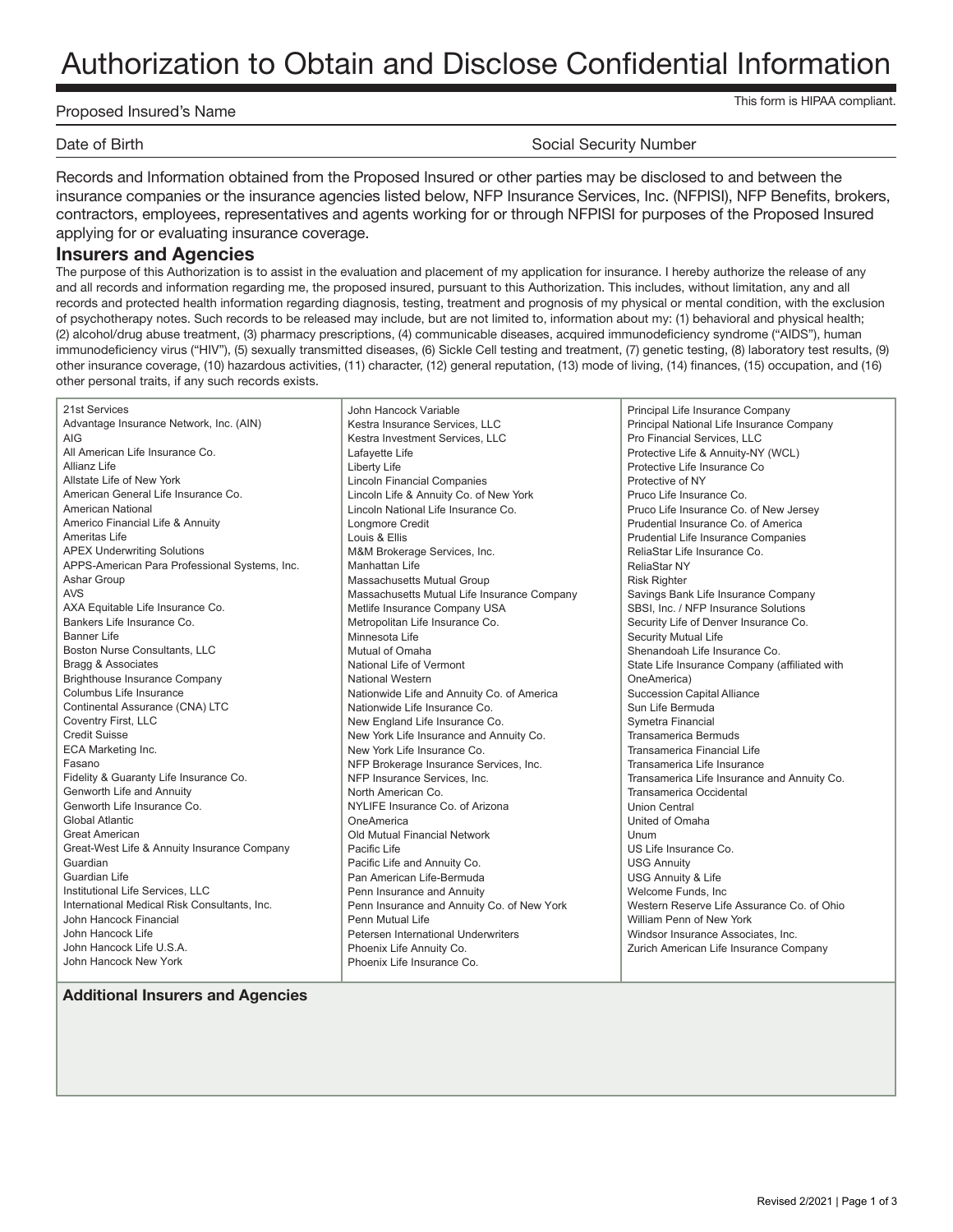# Authorization to Obtain and Disclose Confidential Information

I understand that any Insurer or Agency named afore, its reinsurers, and insurance support organizations, and those persons authorized to represent them may need to collect such information for proposed insurance coverage. The Insurers and Agencies named afore and their reinsurers will use the information in order to determine whether I am insurable or to assist in the application and underwriting process. The insurance producer may also use this information to help update and improve my insurance program.

I hereby authorize any medical practitioner, including my primary care physician listed below,

| Physician Address <b>Executive Structure 1986</b>                                                                                                                                                                                                                                             |
|-----------------------------------------------------------------------------------------------------------------------------------------------------------------------------------------------------------------------------------------------------------------------------------------------|
| any medical facility, health plan, health care professional, laboratory, other medical entity, insurance support organization, financial institution,<br>consumer reporting agency and my employer, to give the information described above to the Insurers and Agencies listed afore and to: |
| Requestor of Medical Information Ferne L. Landman                                                                                                                                                                                                                                             |
| Requestor Address 500 West Madison Street, Suite 2700, Chicago, IL 60661                                                                                                                                                                                                                      |
| Broker/Agent/Agency/Firm SBSI, Inc., NFP Insurance Solutions, Schwartz Insurance Solutions                                                                                                                                                                                                    |
| Broker/Agent/Agency/Firm Address 500 West Madison Street, Suite 2700, Chicago, IL 60661                                                                                                                                                                                                       |

I understand that my information will be kept confidential, and will not be disclosed to other persons or organizations without this written permission for the purposes referenced herein, except to the extent that it is necessary for (1) the Insurers and Agencies named afore and their reinsurers and other entities required to conduct business; (2) other insurers to which I have applied or may apply; (3) reinsurers; or (4) other persons whom perform business, professional or insurance services for them. They may also disclose this information as allowed by law. I understand that the Agencies and Insurers listed afore may use the secured internet-based system called "UConnect" to store/access some or all of the confidential and personal medical information.

I understand that when information is used or disclosed pursuant to this authorization, it may be subject to redisclosure by the insurance company and may no longer be protected by the federal and state laws and regulations that may have applied in the first instance. This Authorization will remain in effect for 36 months from the date of my signature below.

I understand I may revoke this Authorization at any time by requesting such of my broker in writing. I understand that such revocation would not be effective to the extent any of the parties herein have already relied upon this authorization.

A photocopy of this Authorization is as valid as an original. I acknowledge that I have received a copy of this Authorization and the Notice to Proposed Insured(s). If minor children are proposed for coverage, the above statements are made by the person authorized to act on their behalf.

I understand that I am not required to sign this Authorization. I understand, however, that if I do not sign this Authorization to release my records and information that the insurers and agencies listed herein may not be able to evaluate and place my application for insurance. I understand that any health care provider who receives this authorization will not condition treatment, payment, enrollment or eligibility for benefits on whether I provide this Authorization.

Signed at \_\_\_\_\_\_\_\_\_\_\_\_\_\_\_\_\_\_\_\_\_\_\_\_\_\_\_\_\_\_\_\_\_\_\_\_\_\_\_\_\_\_\_\_\_\_\_\_this \_\_\_\_\_\_\_\_\_day of\_\_\_\_\_\_\_\_\_\_\_\_\_\_\_\_\_\_\_\_\_\_, \_\_\_\_\_\_\_\_\_\_\_\_\_\_\_\_\_\_\_(year)

Signature of Proposed Insured / Guardian or Custodian / Authorized Representative

 $X \_\_$ 

#### **Complete if Minor Child is Proposed for Coverage:**

Name of Minor Child: \_

Relationship of Representative to Minor:

Signature of Witness:\_\_\_\_\_\_\_\_\_\_\_\_\_\_\_\_\_\_\_\_\_\_\_\_\_\_\_\_\_\_\_\_\_\_\_\_\_\_\_\_\_\_\_\_\_\_\_\_\_Signature of Policy Owner(s) \_\_\_\_\_\_\_\_\_\_\_\_\_\_\_\_\_\_\_\_\_\_\_\_\_\_\_\_\_\_\_\_\_\_\_\_\_\_\_\_\_

*(not required)*